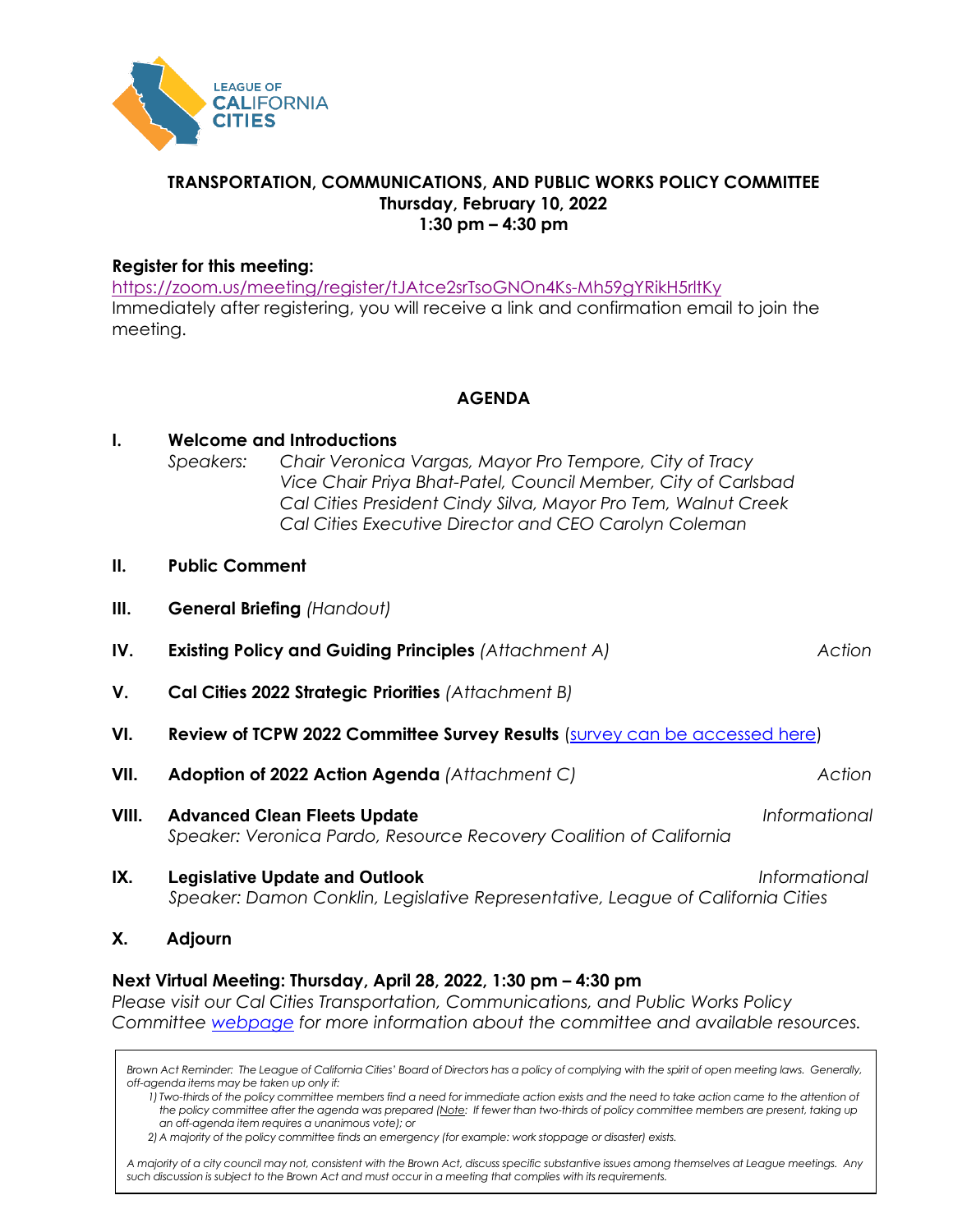

# **Summary of Existing Policies and Guiding Principles February 2022**

# **Transportation, Communications and Public Works**

*Scope of Responsibility*

The Committee on Transportation, Communications and Public Works reviews both state and federal legislation as it relates to issues of transportation funding, construction, public works, telecommunications, and other related areas.

*Summary of Existing Policy and Guiding Principles*

## **Transportation**

Cal Cities supports constitutional protections for transportation funding to be dedicated for transportation purposes only and opposes any efforts to reduce or eliminate transportation funding for local government.

Cal Cities supports protecting the additional funding for local transportation and other critical unmet infrastructure needs. One of Cal Cities priorities is to protect the consistent and continuous appropriation of new monies from various sources directly to cities and counties for the preservation, maintenance and rehabilitation of the local street and road system. New and additional revenues should continue to meet the following policies:

- System Preservation and Maintenance. Given the substantial needs for all modes of transportation, a significant portion of new revenues should continue to focus on system preservation. Once the system has been brought to a state of good repair, revenues for maintenance of the system would be reduced to a level that enables sufficient recurring maintenance.
- Commitment to Efficiency. Priority should continue to be used to improve current systems. Recipients of revenues should incorporate operational improvements and new technology in projects.
- All Users Based System. New revenues should continue to be borne by all users of the system from the traditional personal vehicle that relies solely on gasoline, hybrid or electric technology, to commercial vehicles moving goods in the state, and even transit, bicyclists, and pedestrians who also benefit from the use of an integrated transportation network.
- Alternative Funding Mechanisms. Given that new technologies continue to improve the efficiency of many types of transportation methods, transportation stakeholders must be open to new alternative funding mechanisms. Further, the goal of reducing greenhouse gases is also expected to affect vehicle miles traveled, thus further reduce gasoline consumption and revenue from the existing gas tax. The existing user-based fee, such as the base \$0.30 cent gas tax is a declining revenue source. Collectively, we must have the political will to push for sustainable transportation revenues.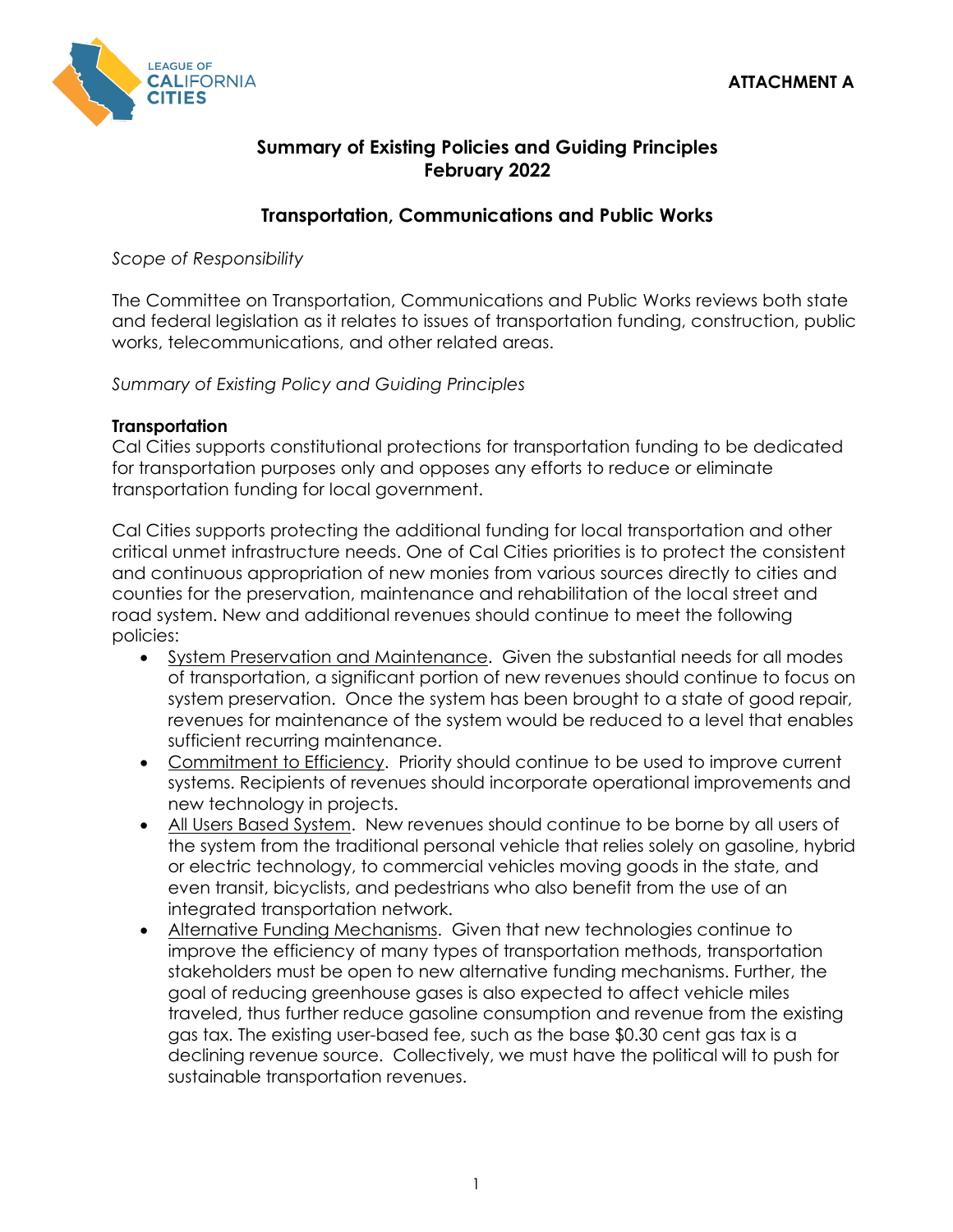- Unified Statewide Solution. For statewide revenues, all transportation stakeholders must stand united in the protection of new revenues. Any new statewide revenues should address the needs of the entire statewide transportation network, focused in areas where there is defensible and documented need.
- Equity. New revenues should continue to be distributed in an equitable manner, benefiting both the north and south and urban, suburban, and rural areas as well as being equally split between state and local projects.
- Flexibility. Needs vary from region to region and city to city. New revenues and revenue authority should continue to provide the flexibility for the appropriate level of government to meet the goals of the constituents.
- Accountability. All tax dollars must be spent properly, and recipients of new revenues must be held accountable to the taxpayers, whether at the state or local level.
- Education**.** Through the City and County Pavement Improvement Center (CCPIC), educational opportunities to provide additional research and development, guidance, specifications, tools, and training in pavement management and engineering must be made available to local governments to help ensure local streets and roads last longer, cost less, and are more sustainable.

Cal Cities supports a permanent shift of the sales tax on gasoline for transportation purposes and an allocation formula equivalent to 40/40/20 split of 40 percent to cities and counties, 40 percent to STIP and 20 percent to transit.

Cal Cities supports enhanced autonomy for local transportation decision-making and pursues transportation policy changes that move more dollars and decisions to local policy leaders. Cal Cities supports spending transportation moneys for transportation purposes. Cal Cities will seek the maximum share of available funding for local transportation programs. Cal Cities supports implementation of federal transportation funding re-authorization legislation in a manner that supports these principles.

Cal Cities supports the preservation and expansion of transportation grant funding opportunities to help incorporate new transportation technologies and practices into local transportation networks, such as active transportation grant funding and transportation innovation grant funding.

Cal Cities opposes the state pursuing any transportation policy change that would result in a reduction of revenue from the Highway Users Tax Account and/or the Road Maintenance and Rehabilitation Program. Cal Cities supports a requirement for the state to consult with Cal Cities of any transportation policy changes to help ensure such strategies include funding equal to or greater than what cities already receive to maintain, operate, and rehabilitate their existing streets and roads network.

Cal Cities supports the ongoing study of the Road User Charge, which aims to identify an alternative to the gas tax as a way to fund transportation infrastructure.

Cal Cities supports efforts that streamline funding between the state, federal, and local governments that help reduce the amount of time and resources it takes to fund and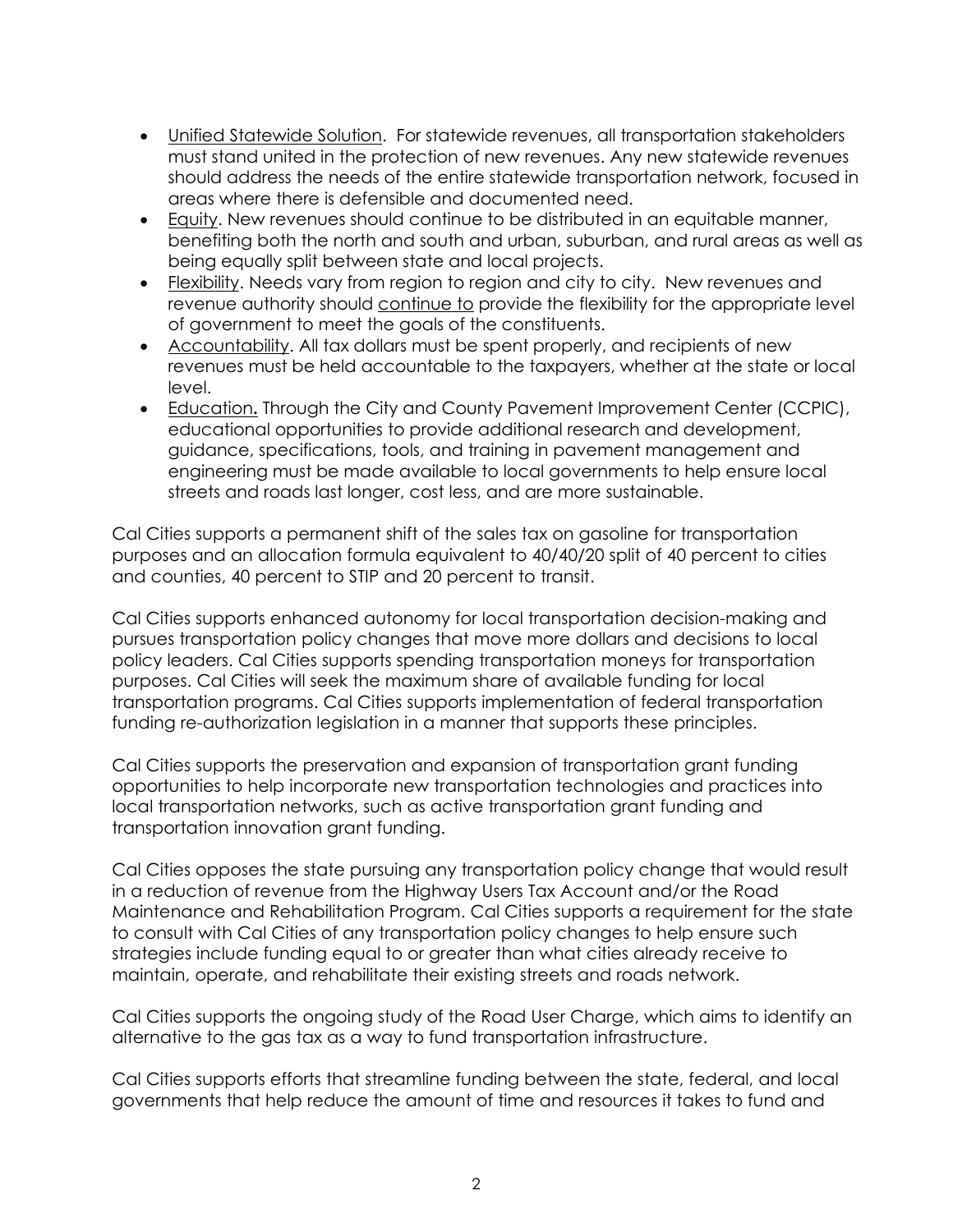complete transportation projects, such as NEPA delegation and the Match-Exchange Program.

Cal Cities opposes conditioning a city's share of transportation funding on housing related goals, such as planning and production, instead favoring comprehensive housing solutions for housing problems.

Cal Cities supports bicycle and pedestrian access with maximum local flexibility to prioritize this transportation need, as long as funding is available directly for it and other transportation priorities are not **negatively** affected. Furthermore, this funding should not compete with preservation of the road system in light of the identified \$73 billion in unmet needs on the city and county street and road system, as identified in the California Statewide Local Streets and Roads Needs Assessment Report completed in 2016. Cal Cities opposes any mandatory set-asides or prioritization for bicycle and pedestrian access on the state or local system using state or local maintenance and/or rehabilitation funding.

Cal Cities opposes requiring a city or parking processing agency to automatically cancel notices of parking violations, prior to a request from a vehicle owner, if the violation does not substantially match the corresponding information on the vehicle registration.

Cal Cities opposes efforts that limit the ability for cities to remove or immobilize vehicles that chronically ignore moving and/or parking violations and/or are operating unlawfully on public roads.

Cal Cities supports the visionary effort of the High-Speed Rail project and supports the involvement of local officials in the project planning and implementation. However, Cal Cities opposes efforts to exempt the High-Speed Rail project from the California Environmental Quality Act (CEQA) and other processes that provide an opportunity for local input. Cal Cities also supports efforts to reaffirm voter support of the project, including voter reconsideration for the bond.

Cal Cities supports the development of best practices and funding to support all modes of goods movement including ports, roadways, storage/distribution centers, rail and air. A focus should be kept on job creation and retention, economic development, and safety. Cal Cities encourages cities to actively engage their region and the state in making goods movement decisions.

Cal Cities supports efforts to improve the California Public Utilities Commission's ability to respond to and investigate significant transportation accidents in a public and timely manner to improve rail shipment, railroad, aviation, marine, highway, and pipeline safety.

## Cal Cities supports efforts to expand the Caltrans Business Logo Program **including the accurate deployment of EV charging signage.**

Cal Cities supports having a balanced regulatory framework over both the taxi and TNC industries and encourages the PUC to include biometric identification data from TNC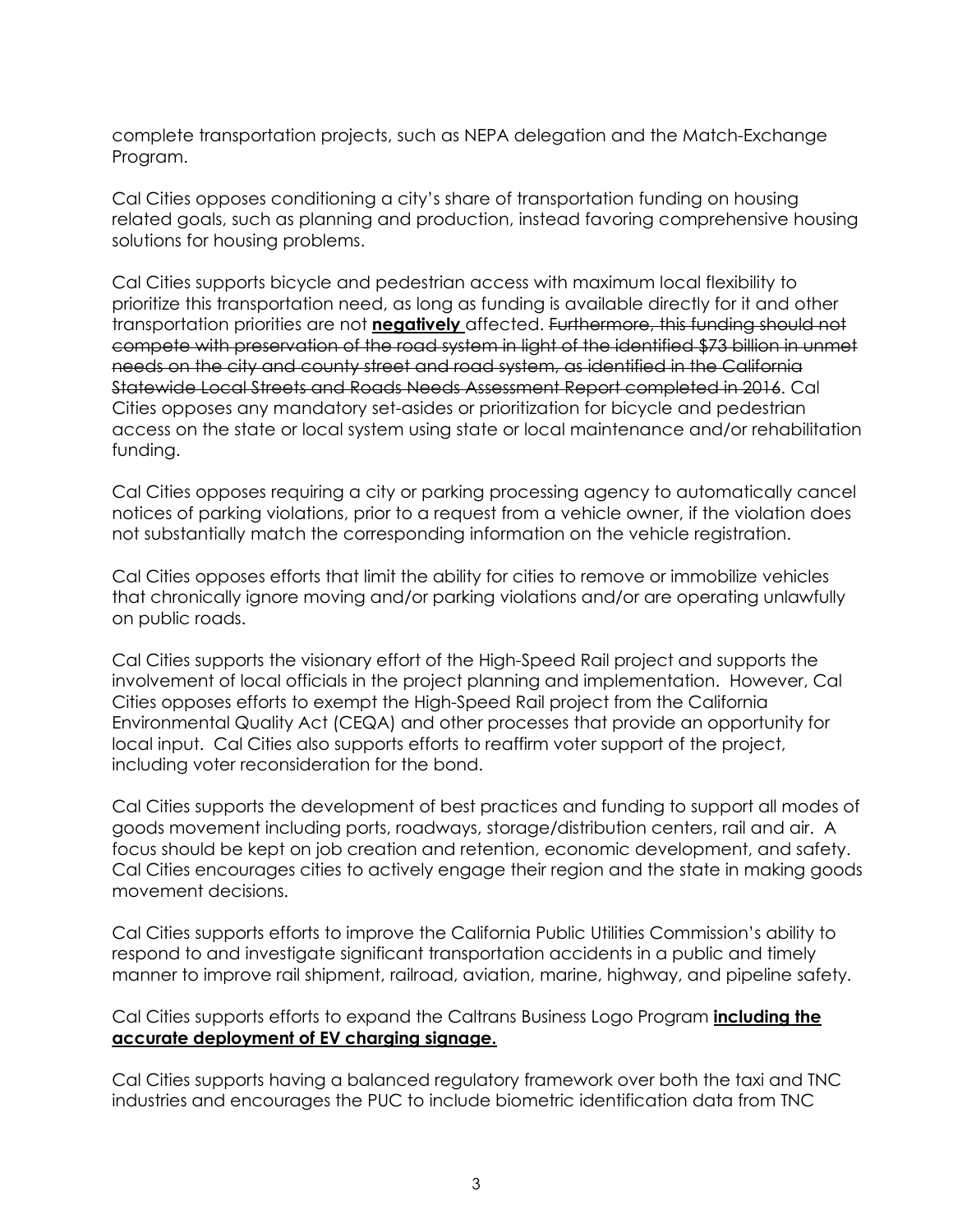drivers and to have TNC companies conduct vehicle safety inspections and a policy where both industries where they are regulated by the state's PUC, while giving cities the ability to regulate both industries when any given city finds that state regulation is insufficient for their community.

Cal Cities supports the Full Funding Grant Agreement (FFGA) process for the Federal Transit Administration's (FTA) Capitol Investment Grant (CIG) program.

#### **Public Works**

Cal Cities supports retaining maximum flexibility for timely and cost-effective completion of public works projects. Cal Cities supports innovative strategies including public private partnerships at the state and local levels to enhance public works funding.

Cal Cities supports efforts to divert products that contribute to decreased capacity and increased maintenance costs at wastewater treatment facilities.

Cal Cities encourages the state to adopt maximum response time for all necessary state reports, including Project Study Reports, to allow for a timely and cost-effective completion of public works projects. Cal Cities supports the certification of private firms to complete reports when state staff is unavailable.

Cal Cities supports expedited permitting when the work is necessary to ensure the integrity of gas pipelines, provided that local permitting and plan review requirements are met.

Cal Cities opposes efforts to alter the way that Caltrans prioritizes its litter cleanup and abatement program to just the segments of highway that receive the highest number of complaints.

Cal Cities supports improving the state's seismic readiness and resiliency, including tax credits for retrofitting seismically vulnerable buildings and the state conducting its own survey of buildings that are potentially vulnerable in seismic prone regions of the state. Cal Cities opposes any efforts to impose such a mandate on local governments.

#### **Cal Cities supports the inclusion of wildfire mitigation as an eligible project to receive the California Public Utilities' Rule 20 funds and efforts to expand funding for Rule 20.**

#### **Micromobility**

Cal Cities supports efforts that reassert local authority to regulate emerging transportation technologies, such as e-scooters and e-bicycles and opposes efforts to limit this authority and the city's access to meaningful data from companies operating within their jurisdiction.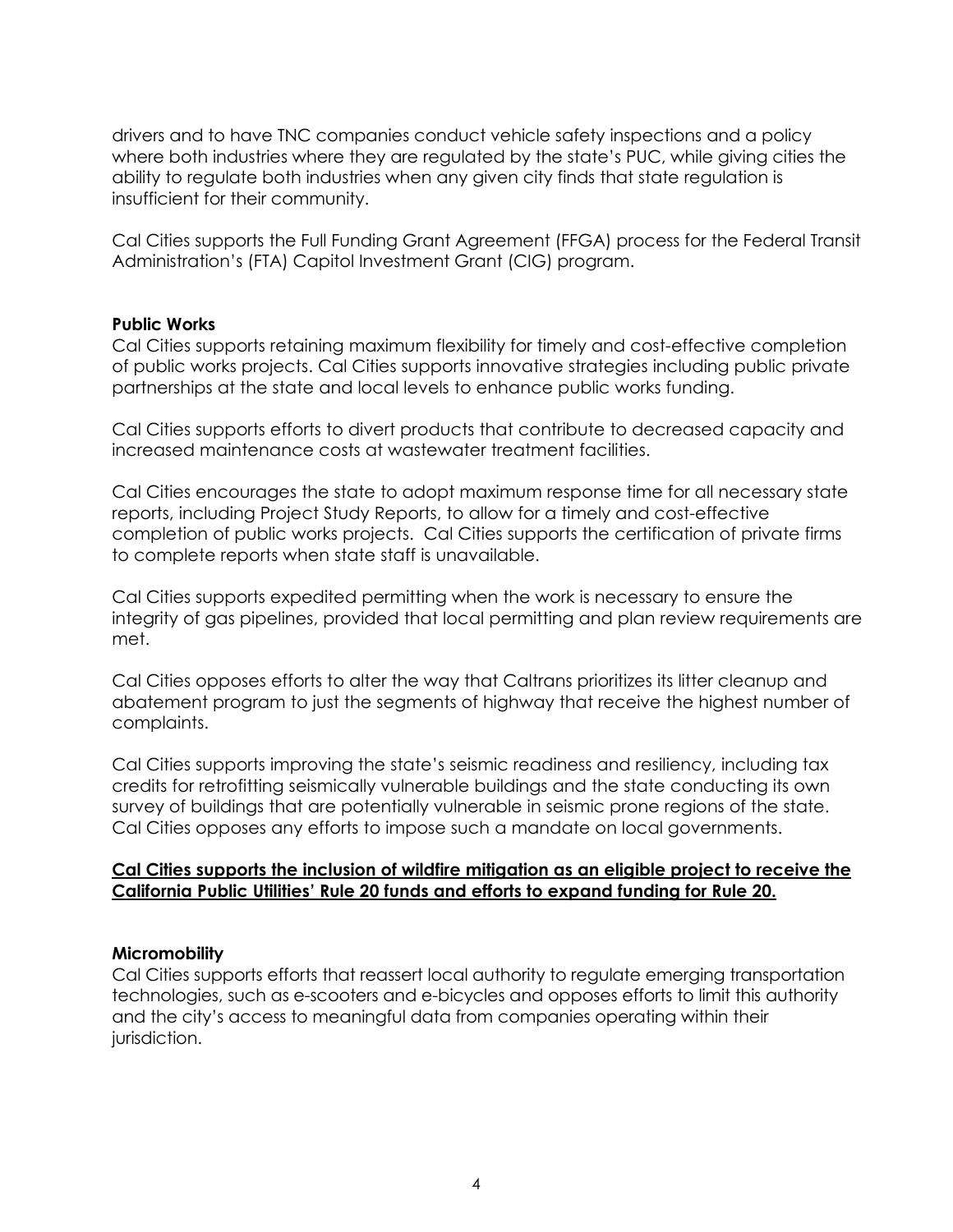## **Vehicles**

Cal Cities supports a requirement for transit operators to provide at least one staff person in each of its fully automated transit vehicles in the early stages of autonomous transit vehicle deployment.

Cal Cities opposes all efforts that allow vehicles and vehicle operators on the road that will jeopardize the integrity of the public infrastructure or the health and safety of the motoring public. Cal Cities supports all efforts to retain maximum control of the local street and road system. Cal Cities supports traffic safety enhancements such as motorcycle helmets, child restraints, seat belt and speed limit laws.

Cal Cities opposes any efforts to increase truck size or weight. The size and weight of trucks is important because it affects the stability and control of the truck, the way it interacts with other traffic, and the impact it has when colliding with other vehicles. Truck safety is particularly important because these vehicles share city streets and county roads with users — such as, motorists, pedestrians, cyclists, motorcyclists, and bus riders.

Cal Cities encourages cities to promote safe driving across California and the education of the general public about the dangers of texting while driving.

Cal Cities supports a requirement that all state rulemaking bodies consider the following factors for any proposed rule impacting vehicles: the weight added to any vehicle; the effect any added weight would have on pavement wear; and the resulting costs to state and local governments.

Cal Cities supports efforts to protect consumers from unscrupulous tow trucker companies and operators.

Cal Cities holds that increasing vehicle fines do not improve safety around school zones and encourages other efforts, such as increased police presence and additional crossing guards as better solutions to safety issues in school zones.

Cal Cities supports legislation that authorizes the testing or conducting of pilot projects for autonomous vehicles.

## **Contracts**

Cal Cities supports maintaining maximum local flexibility in the area of contracting and contract negotiations. Cal Cities supports changes to law that allow cities options to use design-build contracting and other innovations designed to bring efficiency to public contracting. Cal Cities also supports contracting out with private entities to increase project delivery efficiency and affordability.

Cal Cities opposes efforts to shift additional legal costs and liability away from design professionals and contractors to local governments.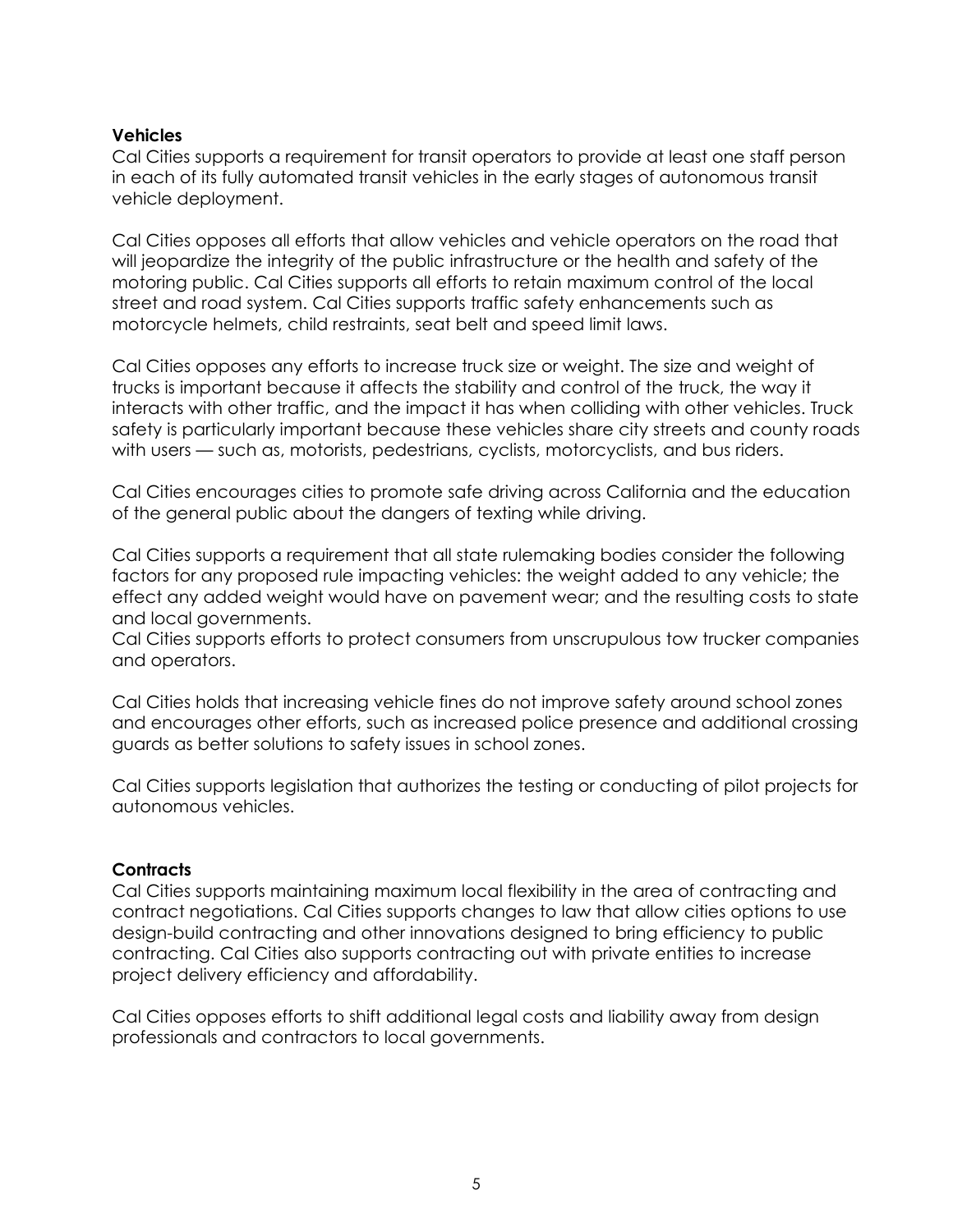## **Telecommunications**

Cal Cities supports a state tax levied on direct broadcast satellite television service providers if the proceeds are distributed to support local public safety programs consistent with a geographic distribution methodology that reflects households using this service and provided that the tax is repealed should the revenues be diverted by the state for another purpose.

Traditional franchising at the local level has served the valuable purpose of tailoring service to unique local conditions and needs and assuring responsiveness of providers to consumers. The continued involvement of local government in any new state or federal regulatory scheme by way of locally negotiated agreements is an essential component of telecommunications regulations**;** best serves the needs of consumers, and is consistent with the goal of providing consumers greater choice in telecommunications options.

Any new state or federal standards must conform to the following principles:

## Net Neutrality

- Access to fast, reliable, and high-quality internet is essential for the success of our collective communities.
- Reliable communications and data networks for essential services, such as police and fire, are necessary, especially during times of emergency.
- Communications and data networks are increasingly important for the relationship between local government and its residents and businesses.
- Net neutrality prevents internet service providers from blocking, throttling, degrading, or providing for paid prioritization of lawful content, applications, or services.
- Free and open internet can spur innovation and help close the digital divide in California.

#### Revenue Protection

- Protect the authority of local governments to collect revenues from telecommunications providers and ensure that any future changes are revenue neutral for local governments.
- Regulatory fees and/or taxes should apply equitably to all telecommunications service providers.
- A guarantee that all existing and any new fees/taxes remain with local governments to support local public services and mitigate impacts on local rightsof-way.
- Oppose any state or federal legislation that would pre-empt or threaten local taxation authority

#### Rights-of-Way

• To protect the public's investment, the control of public rights-of-way must remain local.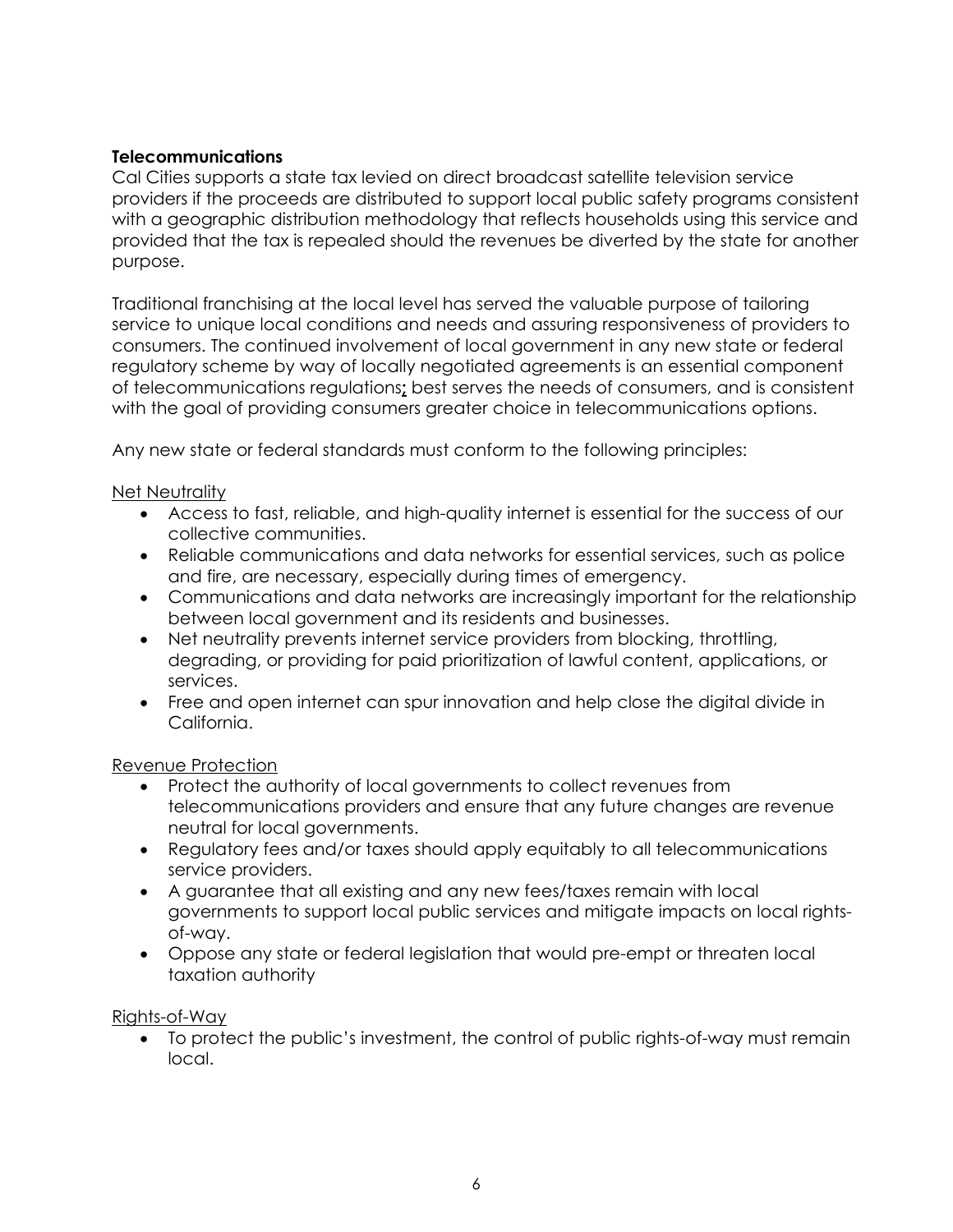• Local government must retain full control over the time, place and manner for the use of the public right-of-way in providing telecommunications services, including the appearance and aesthetics of equipment placed within it.

## Access

- All local community residents should be provided access to all available telecommunications services. **Cal Cities supports funding and resources to provide access to high-speed broadband infrastructure, including municipal broadband, for all California communities, to close the digital divide, especially in unserved and underserved communities.**
- Telecommunications providers should be required to specify a reasonable timeframe for deployment of telecommunications services that includes a clear plan for the sequencing of the build-out of these facilities within the entire franchise area.

## Public Education and Government (PEG) Support

- The resources required of new entrants should be used to meet PEG support requirements in a balanced manner in partnership with incumbent providers.
- For cities currently without PEG support revenues, a minimum percentage of required support needs to be determined.

## Institutional or Fiber Network (INET)

• The authority for interested communities to establish INET services and support for educational and local government facilities should remain at the local level.

# Public Safety Services

- The authority for E-911 and 911 services should remain with local government, including any compensation for the use of the right-of-way. All E-911 and 911 calls made by voice over internet protocol shall be routed to local public safety answering points (PSAPs); i.e., local dispatch centers.
- All video providers must provide local emergency notification service.

# Customer Service Protection

• State consumer protection laws should continue to apply as a minimum standard and should be enforced at the local level. Local governments should retain the authority to assess penalties to improve customer service.

## Wireless Infrastructure

- Existing telecommunications providers and new entrants shall adhere to local city policies on public utility undergrounding.
- Cal Cities supports the authority of cities to zone and plan for the deployment of telecommunications infrastructure. Cal Cities supports the ability of cities to maintain and manage the public right-of-way and receive compensation for its use. Cal Cities supports the innovation and economic development potential of the "information superhighway" and the many possible benefits in the areas of telecommuting and productivity it promises. Cal Cities will work with the California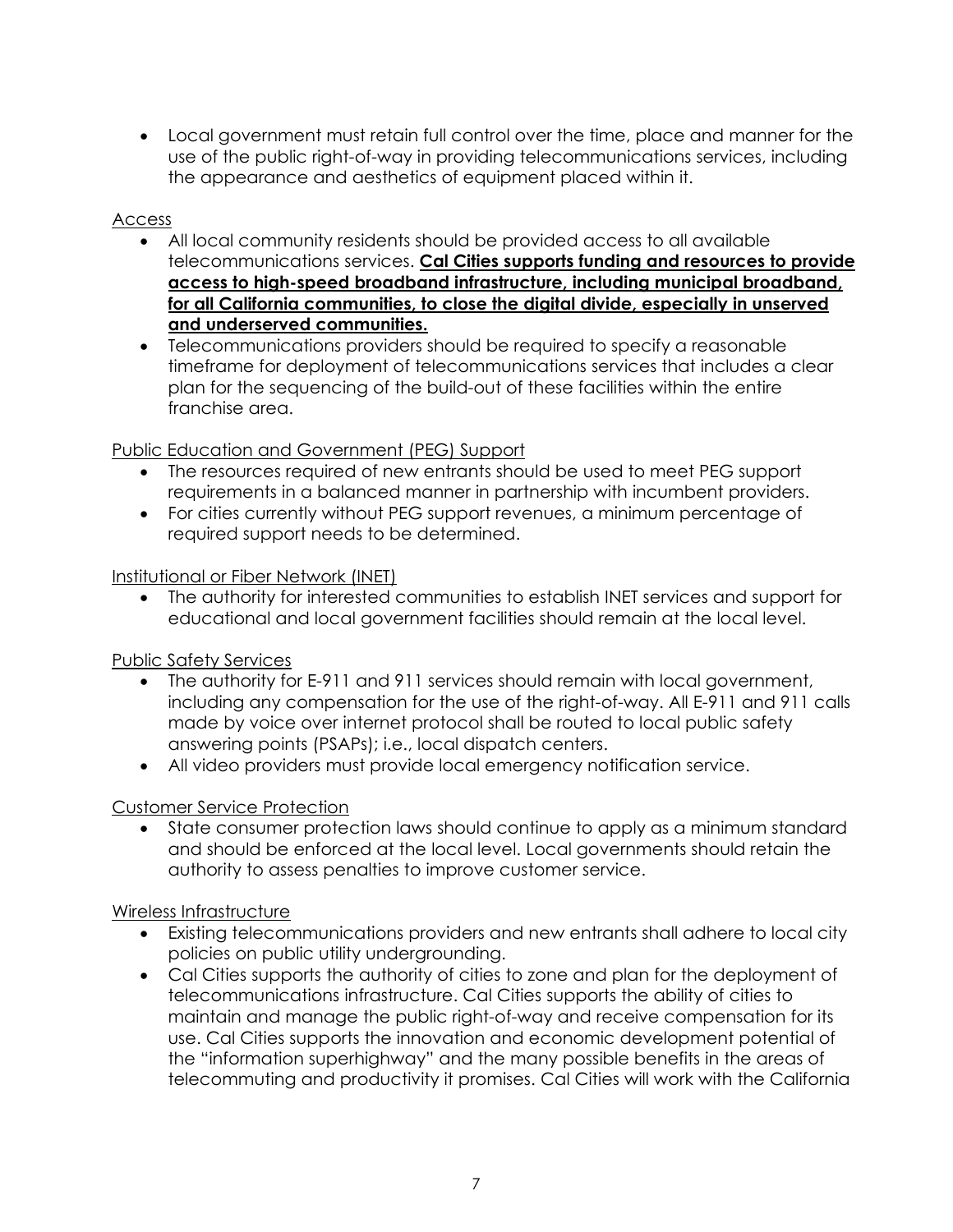Public Utilities Commission, the various telephone companies and federal regulatory agencies to improve telephone area code planning in California.

- Cal Cities supports model agreements between cities and wireless communications providers for the deployment of wireless infrastructure, including small cells and macro cell towers, within their jurisdiction.
- Cal Cities supports a requirement of telecommunications providers to notify the California Office of Emergency Services (CalOES) of 911 service or emergency warning outages to help ensure the most efficient deployment of emergency services in affected areas.

## **Plain Old Telephone System (POTS):**

Cal Cities believes the following principles in order to ensure minimum standards are met before service withdrawals of plain old telephone systems are made:

- Require that reliable communications systems are in place prior to any technology transition to ensure vital government services and public safety operations are available to communicate with citizens during emergencies.
- Telecommunications service should be technology neutral to include similar regulatory protections and obligations, such as maintenance of infrastructure, access to facilities, and provision of basic voice and broadband service.
- Ensure a transparent process for the phase out of POTS, avoiding self-certification and arbitrary timelines for CPUC review of withdrawal requests.
- Require carriers to assist local governments in a proposed service withdrawal area to determine which public services are dependent on them.
- Require the CPUC to consult with State and local agencies to verify alternative communications services that meet or exceed POTS quality, accessibility, reliability, and affordability and determine adequate transition times, especially to ensure functionality of the 911 system.
- For wireless technology alternatives, local governments must have guaranteed priority access to the 911 system.
- Ensure State enforcement and accountability over any proposed service withdrawals.
- Require that the transition to an alternative service is cost neutral for consumers, with additional costs borne by the carriers, including ancillary costs such as software and equipment, for instance.
- Require the CPUC to notify and work with cities and other local governments of proposed service withdrawals to ensure appropriate transitions.
- Carrier cost savings from any such transition should be shared with customers, including local governments through a state developed and administered financial assistance program.
- Require that "Lifeline" rates for customers with special needs are cost and technology neutral, in the short and long term.
- Require that telecommunications companies that withdraw plain old telephone service within any given area continue to maintain the infrastructure and if no longer in use, be responsible and pay for the removal of the infrastructure.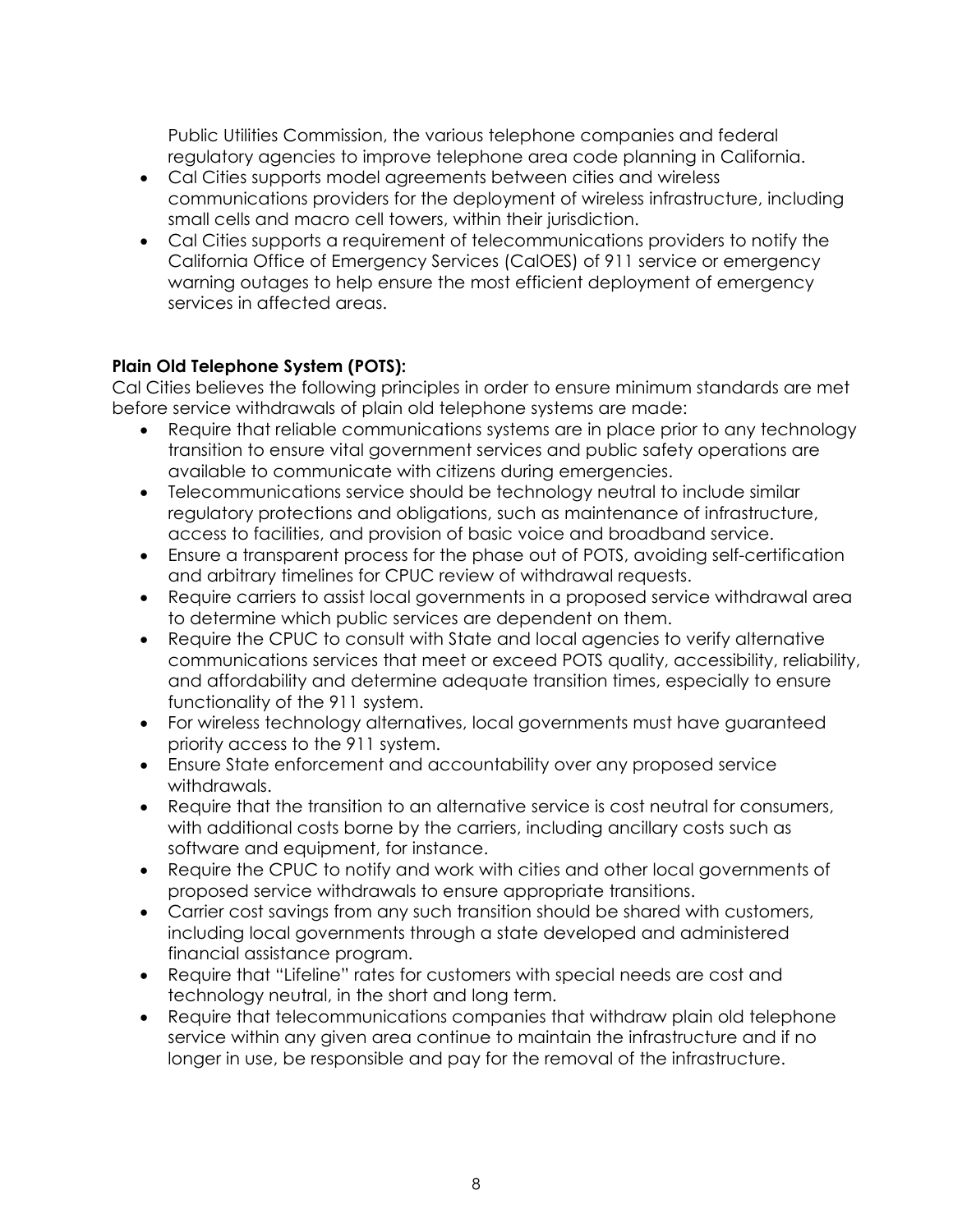Cal Cities opposes a deregulated framework for Voice over Internet Protocol (VoIP) technology given that VoIP is often a "communication of last resort," as the state's populace rapidly moves away from plain old telephone service and onto VoIP or wireless communications.

#### **Air Pollution**

Cal Cities will monitor developments and the ramifications of efforts to regulate air quality and related congestion strategies as it is related to transportation.

**Note**: Cal Cities will review new legislation to determine how it relates to existing Cal Cities policies and guiding principles. In addition, because this document is updated every two years to include policies and guiding principles adopted by Cal Cities during the previous two years, there may be new, evolving policies under consideration or adopted by Cal Cities that are not reflected in the current version of this document. However, all policies adopted by Cal Cities Board of Directors or Cal Cities General Assembly become Cal Cities policy and are binding on Cal Cities, regardless of when they are adopted and whether they appear in the current version of "Summary of Existing Policies and Guiding Principles."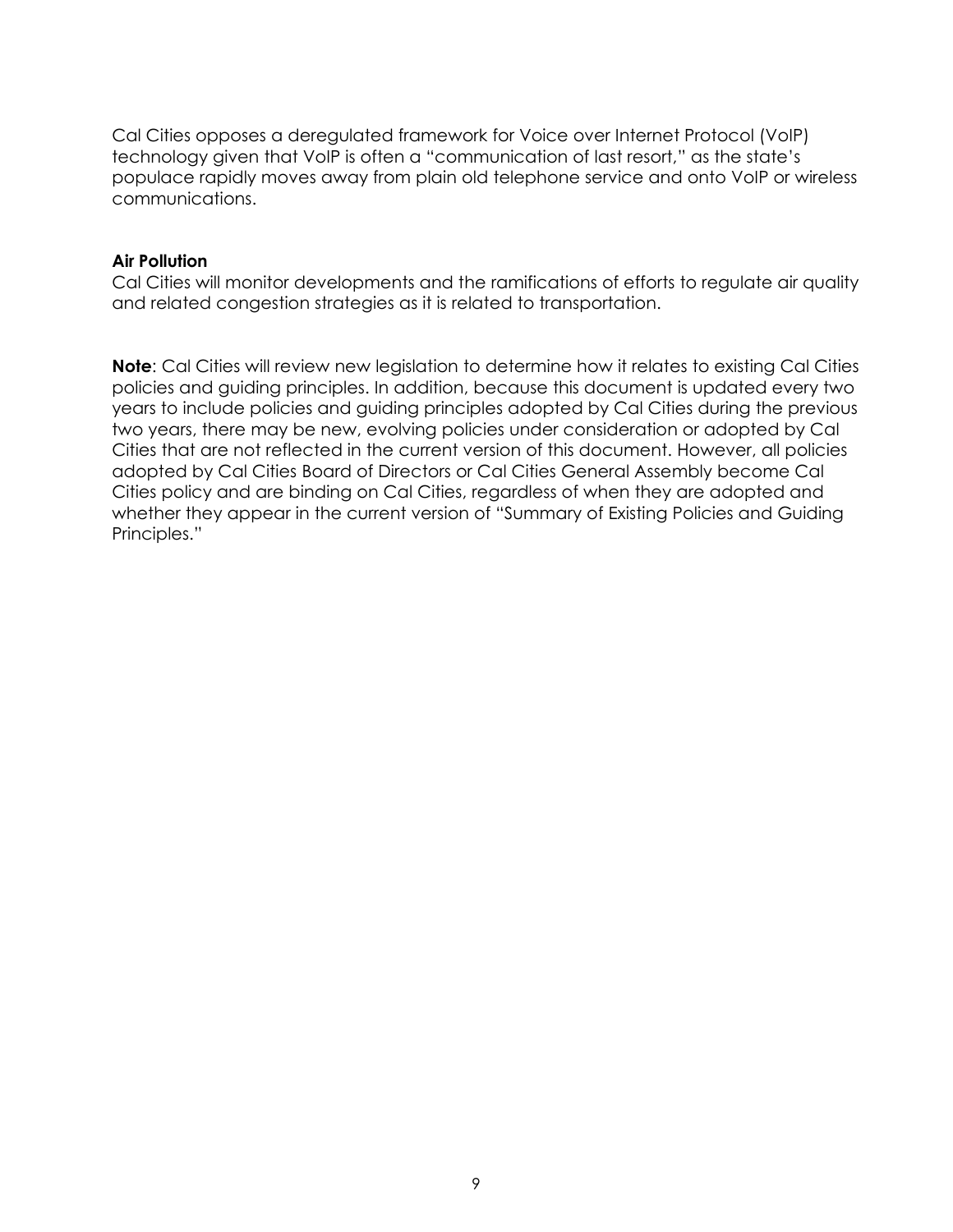

# **League of California Cities 2022 Action Agenda**

- **1. Secure funding to increase the supply and affordability of housing and reform state housing laws to retain local authority.** Secure adequate and sustainable funding for cities to increase construction of housing at all income levels, particularly affordable housing and workforce housing. Reform state housing laws to ensure cities retain local decision-making to meet the needs of their communities.
- **2. Attain investments to strengthen and sustain critical infrastructure.** Advocate for policies that strengthen the conditions of local streets, highways, bridges, public transit, and broadband to improve workforce and economic development. Secure support for the modernization and expansion of the statewide water grid, including infrastructure, storage, and conveyance. Work with stakeholders to provide cities with access to the tools needed to ensure projects are delivered efficiently and cost-effectively to meet current and future needs.
- **3. Secure increased funding and resources to prevent homelessness and assist individuals experiencing homelessness.** Secure additional ongoing, flexible resources to provide navigation assistance, emergency shelters, and permanent supportive housing. Enhance city and county coordination and strengthen partnerships with stakeholders to ensure adequate wraparound services are available for adults and youth at risk of, or already experiencing, homelessness in our communities, and effectively address mental health and substance use disorders.
- **4. Strengthen disaster preparedness, resiliency, and recovery from climate change impacts through improved collaboration and resources.** Secure additional resources and support to mitigate the effects of climate change, including catastrophic wildfires, drought, and sea level rise. Promote collaboration with other city, state, and federal governments, to strengthen disaster preparedness, resiliency, and recovery.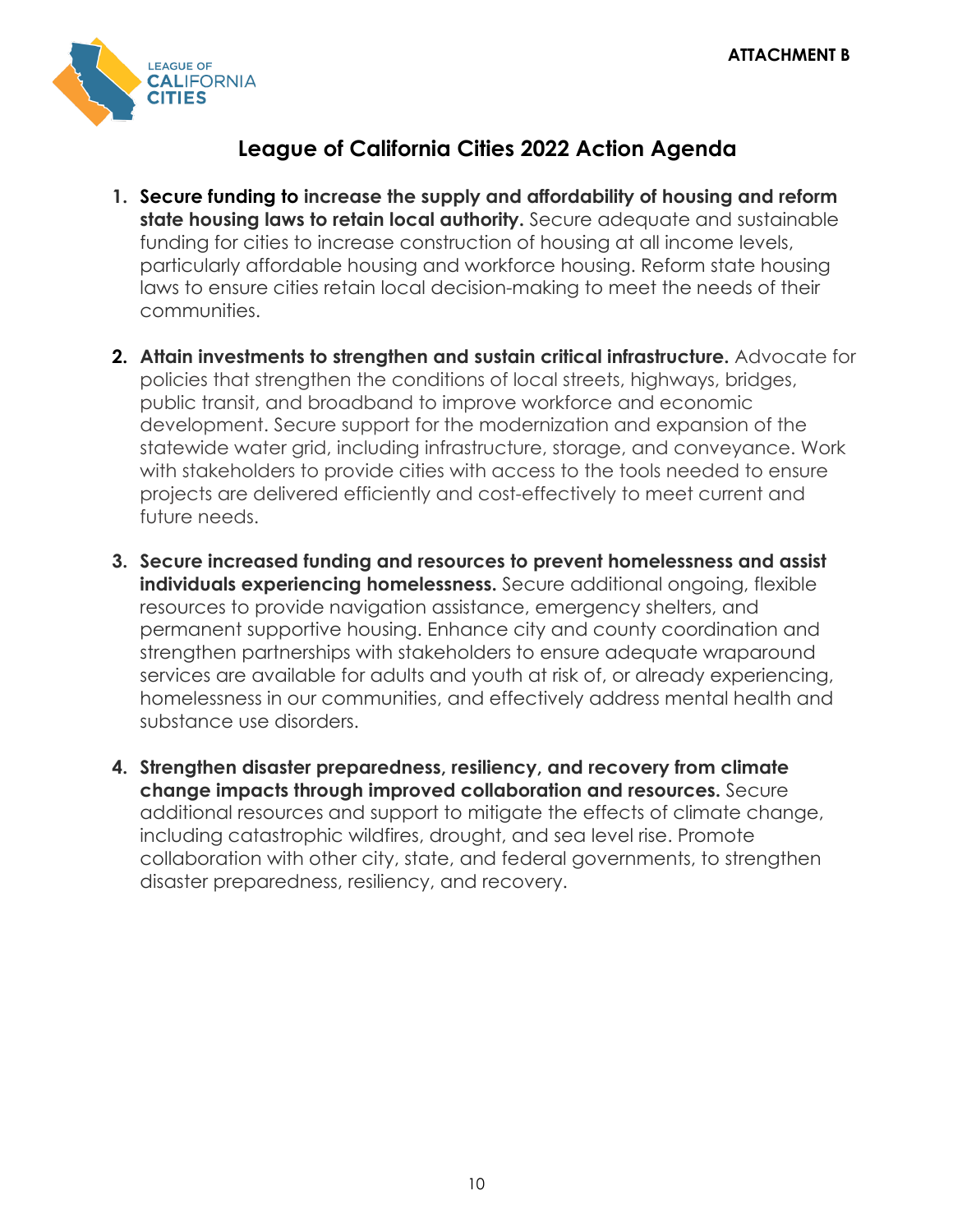

# **Transportation, Communications and Public Works Policy Committee Work Program Report – February 2022**

Submitted By: Veronica Vargas, Mayor Pro Tem, City of Tracy Cal Cities Staff: Damon Conklin, Legislative Affairs, Lobbyist

## **1) Secure funding to increase the supply and affordability of housing and reform state housing laws to retain local authority.**

• The Committee will defer to Cal Cities Housing, Community, and Economic Development Policy Committee to play the lead role in policy development associated with this strategic priority. The Committee will remain informed and support Cal Cities advocacy efforts in this area.

# **2) Attain investments to strengthen and sustain critical infrastructure.**

- The Committee will take a lead role in policy development associated with this strategic priority.
- Cal Cities staff will provide status reports and updates on legislation, regulations, and budget items to the committee.
- Invite state leadership, relevant departments and agencies, and other partners to committee meetings to provide information on the conditions of local streets, roads, highways and bridges.
- Provide a forum for committee members to discuss and share what their cities are doing to address issues around aligning transportation policy priorities with the state's health, climate and social equity goals.
- The Committee will consider and hear updates on legislation that strengthens the resiliency of California's water grid.

## **3) Secure increased funding and resources to prevent homelessness and assist individuals experiencing homelessness.**

- The Committee will work with the administration, legislature and relevant stakeholders
- The Committee will consider pending legislation and state budget proposals related to increasing funding and resources to prevent homelessness and assist those individuals experiencing homelessness.

## **4) Strengthen disaster preparedness, resiliency, and recovery from climate change impacts through improved collaboration and resources.**